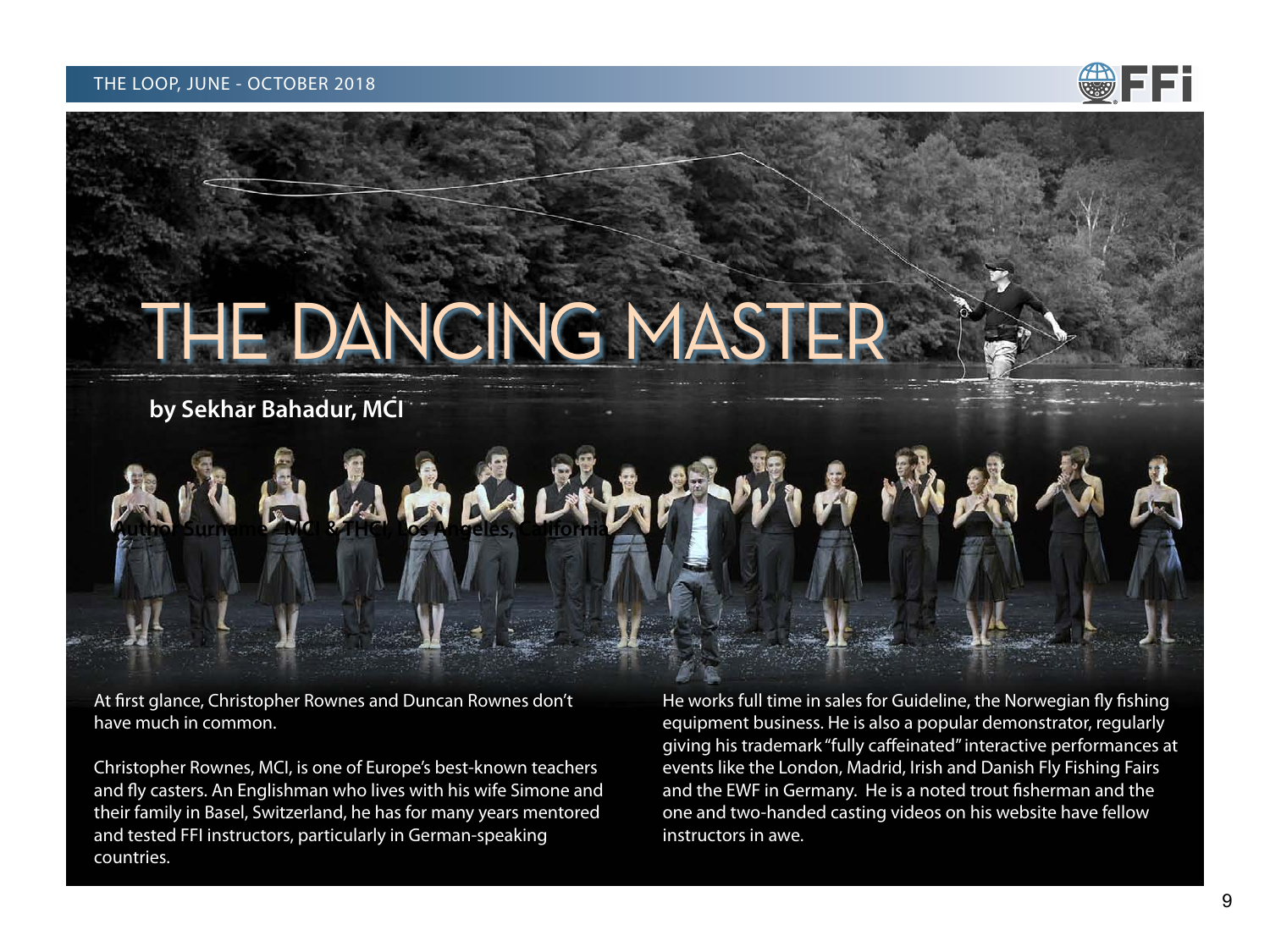

#### **The Dancing Master** continued ...



He is, in addition to German, also fluent in Spanish, and he travelled with and translated for the late Mel Krieger, MCI, on several of his visits to Europe. He also translated Mel's classic book, The Essence of Flycasting, into German.

Duncan Rownes was trained at the Royal Ballet School in London and then danced with the Sadler's Wells Royal Ballet. He later joined the Komische Oper Berlin where he danced from 1989 to 1999 as a soloist and toured around the world.

In 2000 he started his teaching career at the Ballet School of the Basel Theater in Switzerland. He has taught classical and contemporary dance worldwide. In 2013, he became professor of contemporary dance at the prestigious Prix de Lausanne ballet competition.

As a freelance choreographer and teacher, he created numerous works and taught for several ballet companies and schools including, The Royal Ballet School London, The Basel Ballet, The Luzerner Ballet, The Beijing Dance Academy, and the Escola de Dança do Conservatório Nacional Portugal.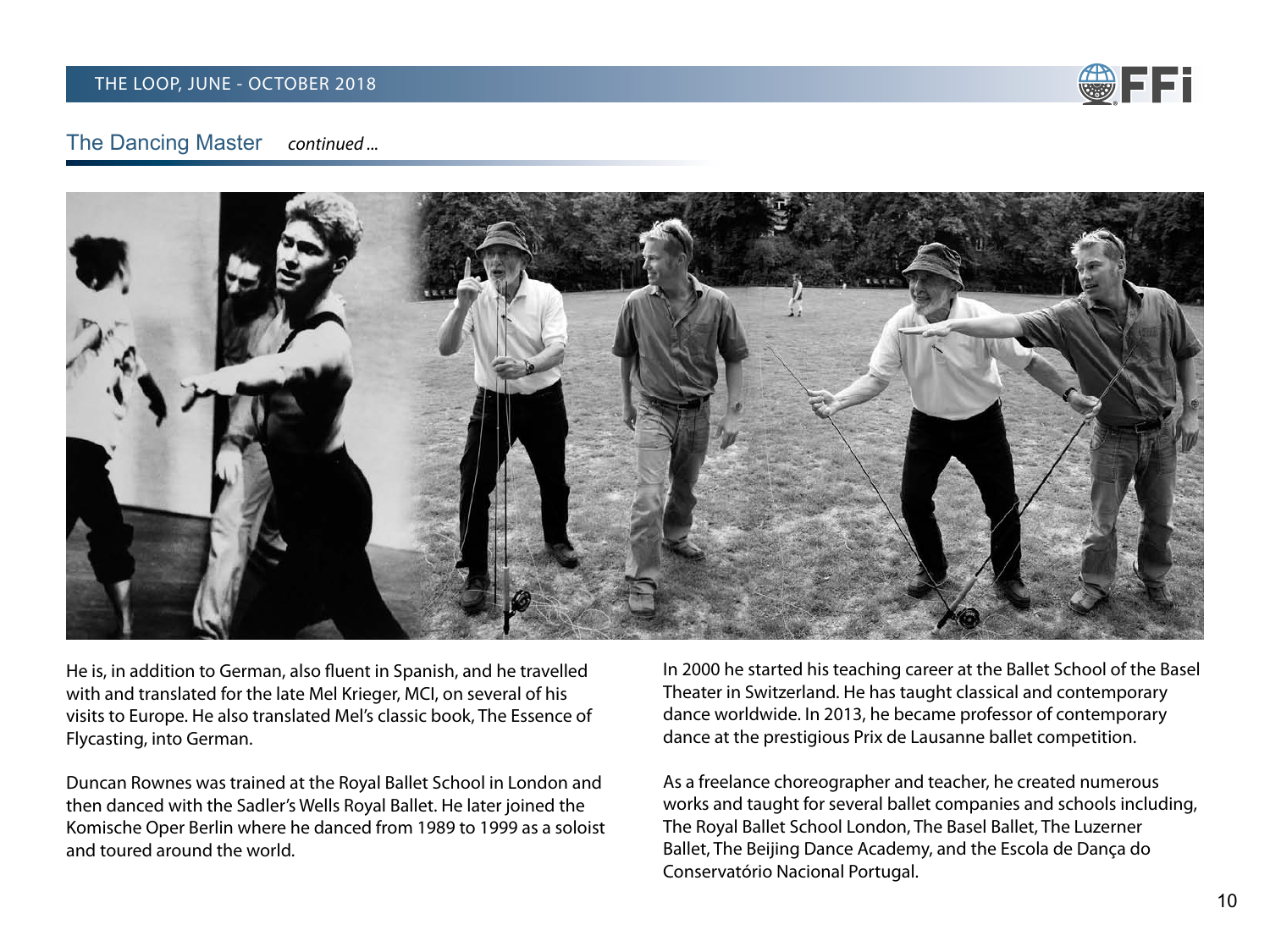

#### **The Dancing Master** continued ...

Since 2014, he has taught contemporary dance at The Dance Academy of Zurich.

Christopher and Duncan Rownes are not brothers -- they are the same person.

I spoke with Christopher about his fascinating journey.

## Chris, were you always interested in fishing?

"I have always been drawn to active movement since I was a kid, and I loved sports of all kinds. I always looked for challenging movements.

I started fishing with my dad when I was eight years old. He started my brother and me on worm fishing and then we got into fly fishing too - tying our own flies and everything. But then I took a long break to learn hallet"

#### How did you get into that?

"I discovered dance when I was 14 - body popping, hip hop - nothing classical, and I really got into it. My mom then said I should take ballet if I was that interested in dance. There I was at age 14 (which is very late to start serious dancing), beginning my training in Walsall in the English Midlands, a long way from the bright lights. It was the most challenging thing I had ever done, working super hard every day for 6 or 7 hours.

When I was 16, I travelled to a workshop put on by the Royal Ballet [one of the world's leading ballet companies] at the Hippodrome Theatre in London, and one of their dancers encouraged me to audition for the Royal Ballet School. So, I did. The process was unbelievably rigorous - not just dancing but all sorts of physical tests



and measurements too. Given how late I got started I never thought they would take me, but they did, so I moved to London.

I spent two years away from home studying at the Royal Ballet School, and then toured around the world with the Sadler's Wells Royal Ballet. It was a fantastic experience. I started to broaden my horizons and I became more and more interested in contemporary dance. So I looked at moving abroad, where there were more opportunities.

The uncle of a Swiss classmate at the Royal Ballet School was in charge of the opera in the former East Berlin. So, in 1989, right after passage across the Berlin Wall was allowed, my classmate and I went out to audition. She didn't get the job, but they asked me if I could start the next day. It was quite a start, especially since everyone spoke only German and/or Russian!"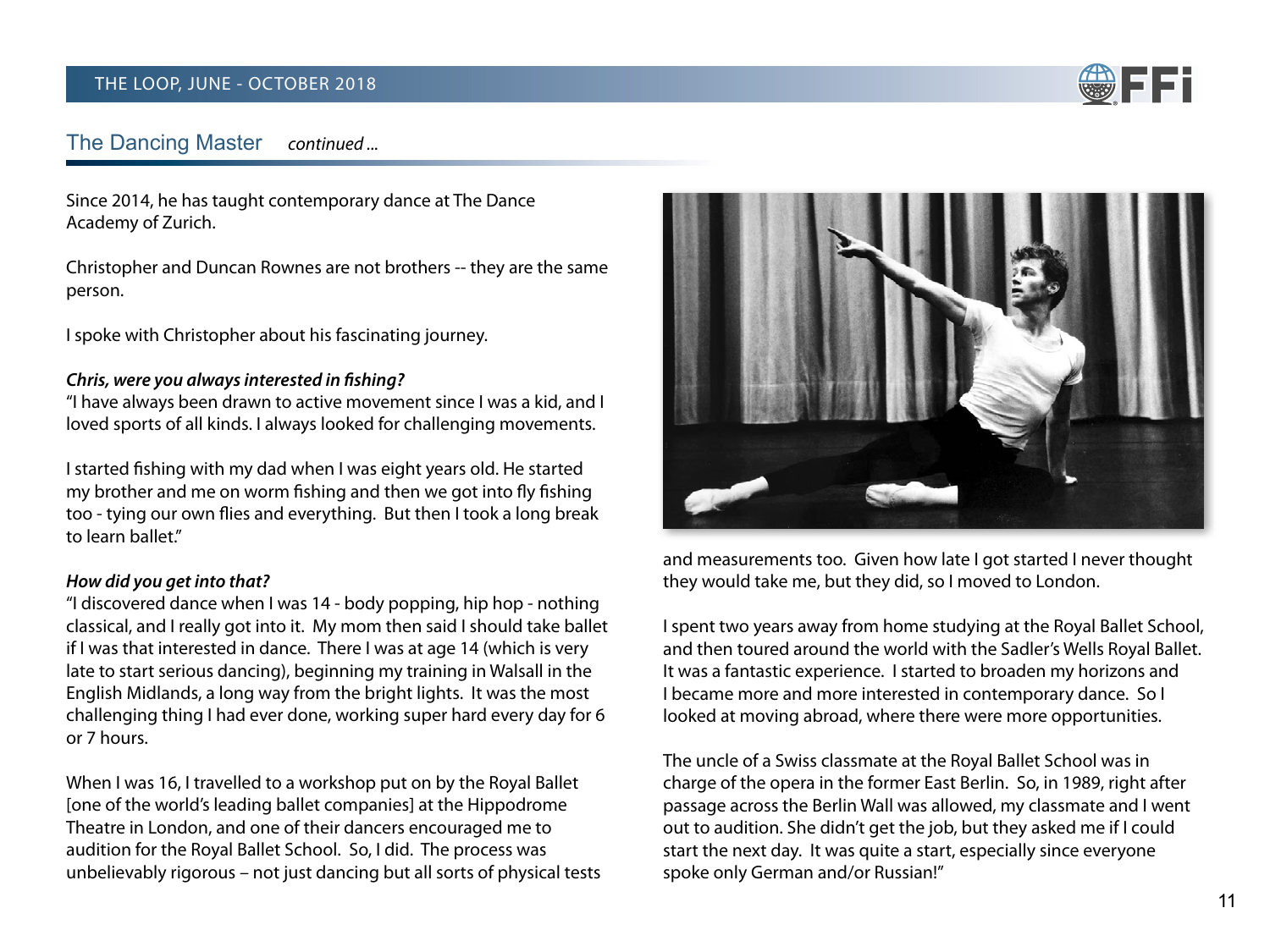

#### **The Dancing Master** continued ...



## Quite a story! So where does fly fishing come back in?

"We worked incredibly hard at the ballet. We had classes from 9 to 10:30 am, then rehearsals until 2 pm. We then had to be back in the evenings for either performances (220 per year) or for more rehearsals.

But we were free from 2 to 6 in the afternoon, and since Berlin is such a huge spread-out, green city it wasn't really practical to go home. So I would go hang out at the fishing shop at Kleist Park in the former West Berlin. We would talk about all sorts of things, and every now and then about fly fishing. I eventually started going fishing during my lunch breaks, and that's how it all re-started.

I met a Spanish ballerina in Berlin, and I went home with her to Valencia, married her and learned Spanish. I took a break from dancing when my first daughter was born, but I missed fly fishing. So I went to my first FFI meeting in 1999 in Spain and met Mel Krieger."

## Tell us about that.

"Mel and I hit it off right away. Mel asked me to take the CI test, and he and Rhea Topping tested me near Madrid. Mel's wife Fanny asked me to translate his book, The Essence of Flycasting, into German. It had already been published in Japanese, Chinese, Russian and other languages - it took me two years to translate together with Dr. Peer Doering-Arjes! I gave lots of workshops and translated for Mel in Germany, Austria and Switzerland. Wartime Europe held many difficult memories for the Kriegers and their families, particularly for Fanny, and so getting Mel to come over sometimes took a lot of persuasion. He was almost like a father

figure to me, we shared the same sense of humour and I think he had a lot to do with how my teaching style for both flycasting and dancing developed."

## What did you learn from him?

"I was fascinated by how he could convey movement in ways that could reach everyone. He was just a genius. I believe the lessons from his piece, Observations on Teaching Flycasting, would be equally applicable to golf, dance and tai-chi - basically to anything involving movement. It is an absolutely brilliant work which can help a teacher distinguish between style and substance to get to the underlying essence.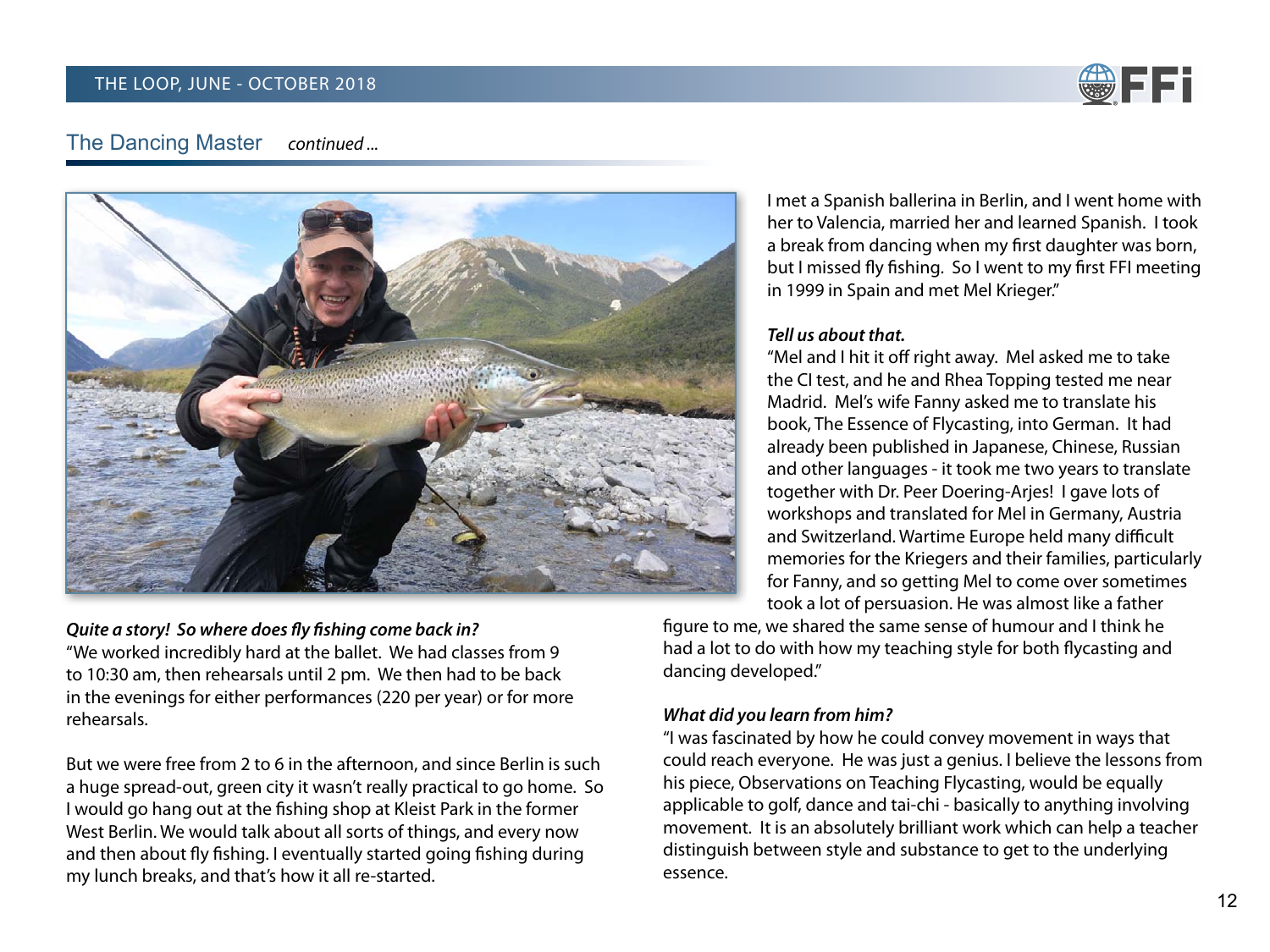

#### **The Dancing Master** continued ...



Mel could reach people who thought they couldn't do things, and he would soon have them doing what they thought was impossible. The last course I did with Mel must have been in Zürich in around 2008. I could tell he was unwell and sadly he died shortly afterwards."

#### What was the next step in your journey?

"I moved to Switzerland and joined a small innovative dance company in Basel, and that's where I met my wife Simone. Later, I spent 13 years working in the Basel Ballet School teaching classical and contemporary dance and I also worked as a choreographer." What is the most important thing you tell your dance students?

"Jean-Paul Sartre said, "to do is to become". If you really want to do something, become it. When you are frustrated, keep trying until you become the movement."

I remember meeting you several years ago when I was just starting my instructor journey and you said some stuff I hadn't heard before, such as to dramatically exaggerate, even pantomime, putting my casting side foot forward and leaning toward the target on short accuracy tasks, how to breathe under pressure, and a couple of other wild things. Dance training? "You bet!"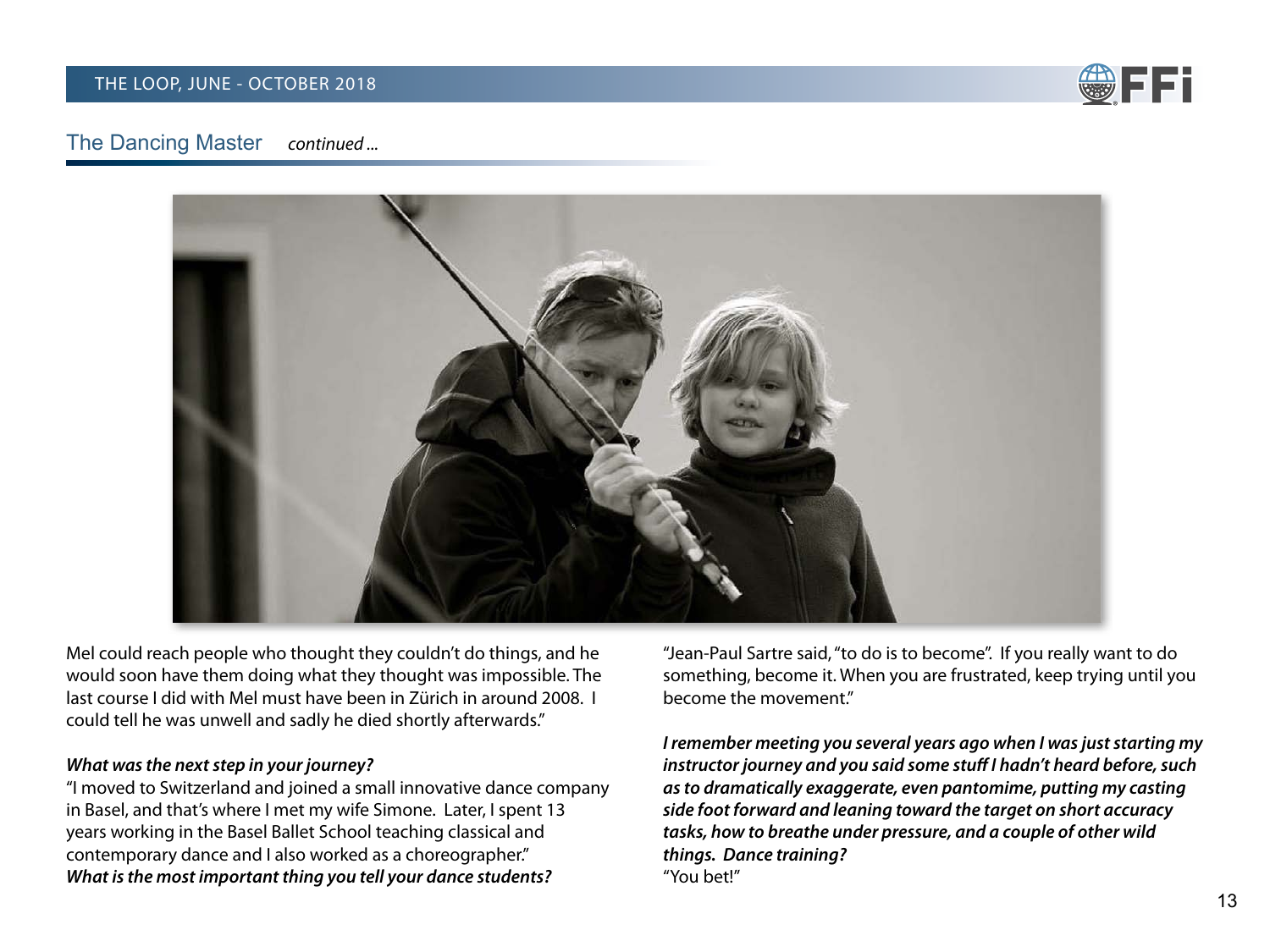

#### **The Dancing Master** continued ...

## Talk a bit about teaching dance versus flycasting.

"They are very similar. The teacher needs to develop tools to convey very complicated movements in great detail to students. Let's not forget Joan Wulff was both a dancer and a dance teacher!"

Does teaching dance help your flycasting instruction? "Hugely. Dance gives you all sorts of tools to reach students, and to help flycasters develop rhythm and finesse rather than relying on the raw power so many of them thrash the rod with."

## Which is more challenging?

"Dance is an ancient, intricate and demanding art form and we really work at it. It seems normal to practice hard for 8 hours a day every day. It's our job. Few fly fishers practice that intensely." How would you compare the fine motor skills required for flycasting and dancing?

"They are extremely similar. Both require correctly applying power in the most energy efficient way possible. Dancers have to conserve energy or else they won't make it to the end of their performances. When good dancers and flycasters realise they are using too much energy for the required movements, they apply similar fixes. Mel Krieger would ask students to cast a line without it straightening and they would invariably fail – it made them realise how little energy is actually required. Both activities also have beautiful rhythmic symmetry. I find dance movements very similar to the mix of delicacy, accuracy and controlled power that makes dry fly fishing so compelling."

How do you compare your feelings when you flycast to those when you dance?" I think they both help us find ourselves. I think what you really catch when you fish is a bit of yourself and your childhood. In



dance we play different roles, perhaps a pirate one night and a prince the next. We find ourselves through role playing. In both activities we are in the zone and focused so hard that nothing else matters. It is solitude without loneliness. When everything comes together it is like you are in a tunnel."